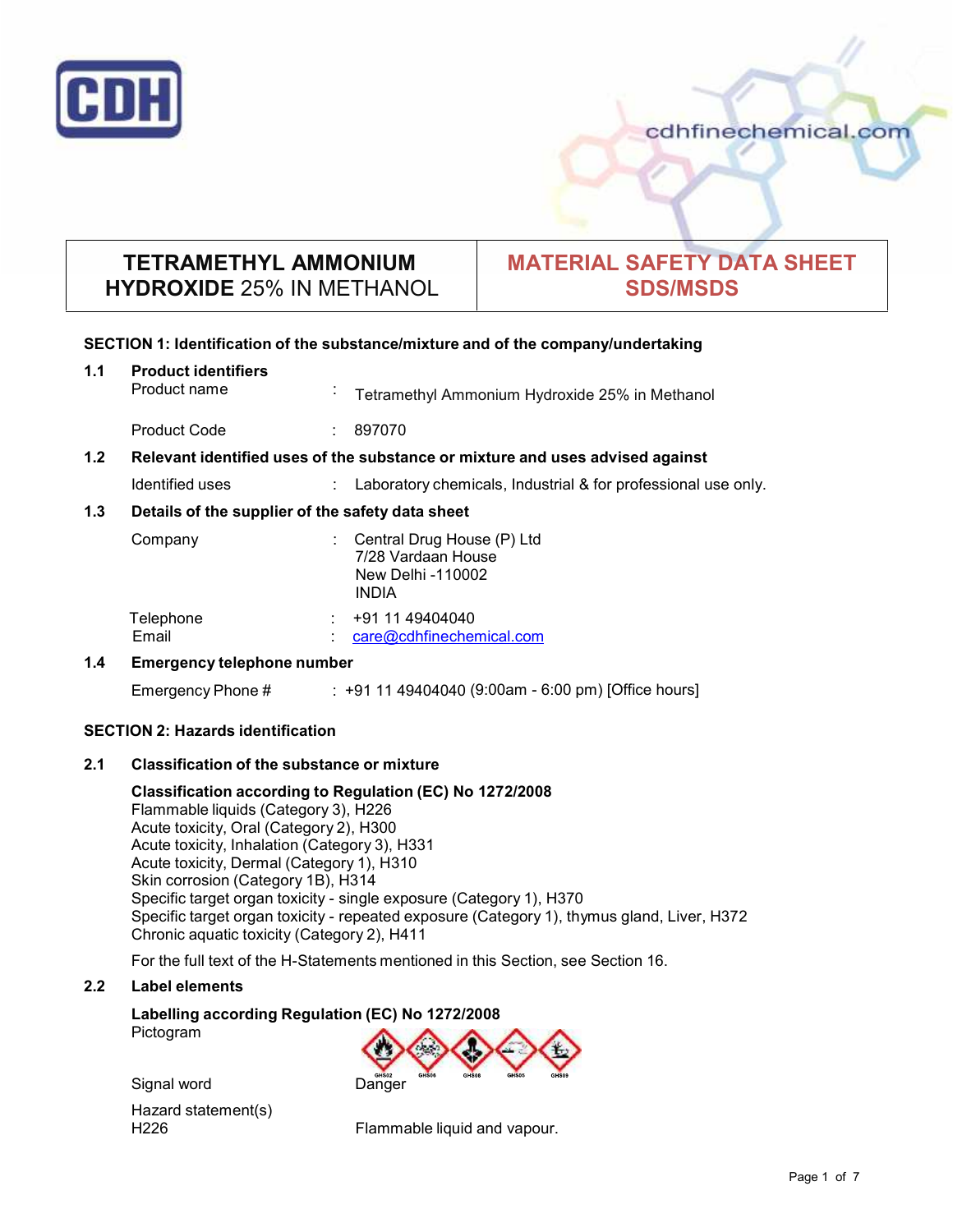| $H300 + H310$                            | Fatal if swallowed or in contact with skin                                               |
|------------------------------------------|------------------------------------------------------------------------------------------|
| H314                                     | Causes severe skin burns and eye damage.                                                 |
| H331                                     | Toxic if inhaled.                                                                        |
| H370                                     | Causes damage to organs.                                                                 |
| H372                                     | Causes damage to organs (thymus gland, Liver) through prolonged or<br>repeated exposure. |
| H411                                     | Toxic to aquatic life with long lasting effects.                                         |
| Precautionary statement(s)               |                                                                                          |
| P <sub>260</sub>                         | Do not breathe dust/ fume/ gas/ mist/ vapours/ spray.                                    |
| P264                                     | Wash hands thoroughly after handling.                                                    |
| P273                                     | Avoid release to the environment.                                                        |
| P <sub>280</sub>                         | Wear protective gloves/ protective clothing/ eye protection/ face<br>protection.         |
| $P301 + P310$                            | IF SWALLOWED: Immediately call a POISON CENTER/doctor.                                   |
| P302 + P350                              | IF ON SKIN: Gently wash with plenty of soap and water.                                   |
| Supplemental Hazard<br><b>Statements</b> | none                                                                                     |

## **2.3 Other hazards**

This substance/mixture contains no components considered to be either persistent, bioaccumulative and toxic (PBT), or very persistent and very bioaccumulative (vPvB) at levels of 0.1% or higher.

#### **SECTION 3: Composition/information on ingredients**

#### **3.1 Mixtures**

| Component                     |                                | Hazardous ingredients according to Regulation (EC) No 1272/2008                   | Classification                                                                                                                                                       | Concentration        |
|-------------------------------|--------------------------------|-----------------------------------------------------------------------------------|----------------------------------------------------------------------------------------------------------------------------------------------------------------------|----------------------|
| <b>Methanol</b>               |                                |                                                                                   |                                                                                                                                                                      |                      |
|                               | CAS-No.<br>EC-No.<br>Index-No. | 67-56-1<br>200-659-6<br>603-001-00-X<br>Registration number 01-2119433307-44-XXXX | Flam. Lig. 2; Acute Tox. $3$ ;<br>STOT SE 1; H225, H301,<br>H331, H311, H370<br>Concentration limits:<br>$>= 10$ %: STOT SE 1, H370;<br>3 - < 10 %: STOT SE 2, H371; | $>= 50 - 5 = 100 \%$ |
| Tetramethylammonium hydroxide |                                |                                                                                   |                                                                                                                                                                      |                      |
|                               | CAS-No.<br>EC-No.              | 75-59-2<br>200-882-9                                                              | Acute Tox. 2; Acute Tox. 1;<br>Skin Corr. 1B; STOT SE 1;<br>STOT RE 1; Aquatic Chronic<br>2; H300, H310, H314, H370,<br>H372. H411                                   | $>= 25 - 50 \%$      |

For the full text of the H-Statements mentioned in this Section, see Section 16.

#### **SECTION 4: First aid measures**

## **4.1 Description of first aid measures**

#### **General advice**

Consult a physician. Show this safety data sheet to the doctor in attendance.

#### **If inhaled**

If breathed in, move person into fresh air. If not breathing, give artificial respiration. Consult a physician.

#### **In case of skin contact**

Take off contaminated clothing and shoes immediately. Wash off with soap and plenty of water. Take victim immediately to hospital. Consult a physician.

#### **In case of eye contact**

Rinse thoroughly with plenty of water for at least 15 minutes and consult a physician.

#### **If swallowed**

Do NOT induce vomiting. Never give anything by mouth to an unconscious person. Rinse mouth with water. Consult a physician.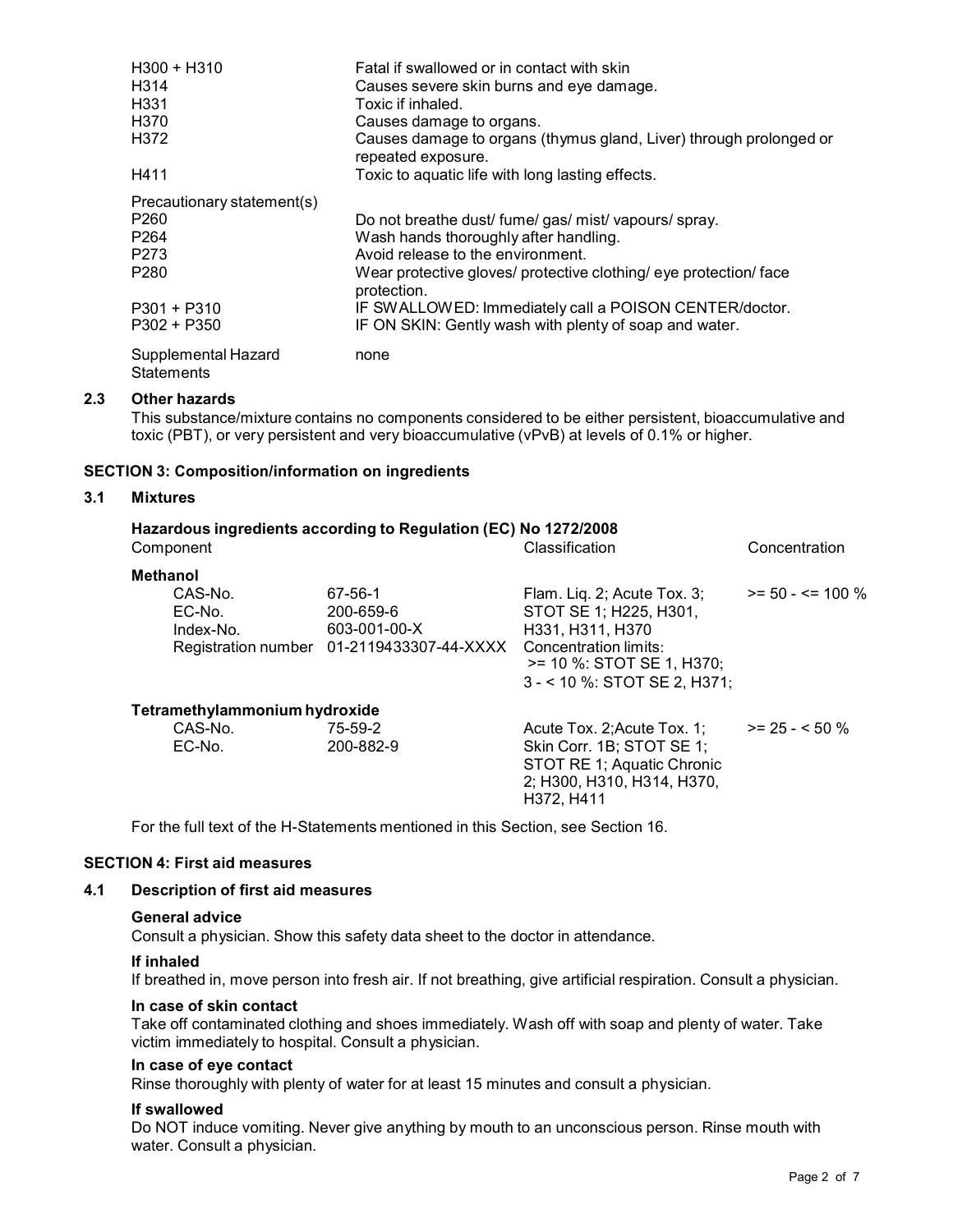## **4.2 Most important symptoms and effects, both acute and delayed**

The most important known symptoms and effects are described in the labelling (see section 2.2) and/or in section 11

**4.3 Indication of any immediate medical attention and special treatment needed** No data available

## **SECTION 5: Firefighting measures**

#### **5.1 Extinguishing media**

**Suitable extinguishing media** Use water spray, alcohol-resistant foam, dry chemical or carbon dioxide.

- **5.2 Special hazards arising from the substance ormixture** Carbon oxides, Nitrogen oxides (NOx)
- **5.3 Advice for firefighters** Wear self-contained breathing apparatus for firefighting if necessary.

## **5.4 Further information** Use water spray to cool unopened containers.

#### **SECTION 6: Accidental release measures**

#### **6.1 Personal precautions, protective equipment and emergency procedures**

Wear respiratory protection. Avoid breathing vapours, mist or gas. Ensure adequate ventilation. Remove all sources of ignition. Evacuate personnel to safe areas. Beware of vapours accumulating to form explosive concentrations. Vapours can accumulate in low areas. For personal protection see section 8.

#### **6.2 Environmental precautions**

Prevent further leakage or spillage if safe to do so. Do not let product enter drains. Discharge into the environment must be avoided.

## **6.3 Methods and materials for containment and cleaning up** Contain spillage, and then collect with an electrically protected vacuum cleaner or by wet-brushing and place in container for disposal according to local regulations (see section 13).

## **6.4 Reference to other sections**

For disposal see section 13.

## **SECTION 7: Handling and storage**

## **7.1 Precautions for safe handling**

Avoid contact with skin and eyes. Avoid inhalation of vapour or mist. Keep away from sources of ignition - No smoking. Take measures to prevent the buildup of electrostatic charge.

For precautions see section 2.2.

## **7.2 Conditions for safe storage, including any incompatibilities**

Store in cool place. Keep container tightly closed in a dry and well-ventilated place. Containers which are opened must be carefully resealed and kept upright to prevent leakage.

Air sensitive. hygroscopic Store under inert gas. Storage class (TRGS 510): Flammable liquids

## **7.3 Specific end use(s)**

Apart from the uses mentioned in section 1.2 no other specific uses are stipulated

## **SECTION 8: Exposure controls/personal protection**

#### **8.1 Control parameters**

## **8.2 Exposure controls**

#### **Appropriate engineering controls**

Avoid contact with skin, eyes and clothing. Wash hands before breaks and immediately after handling the product.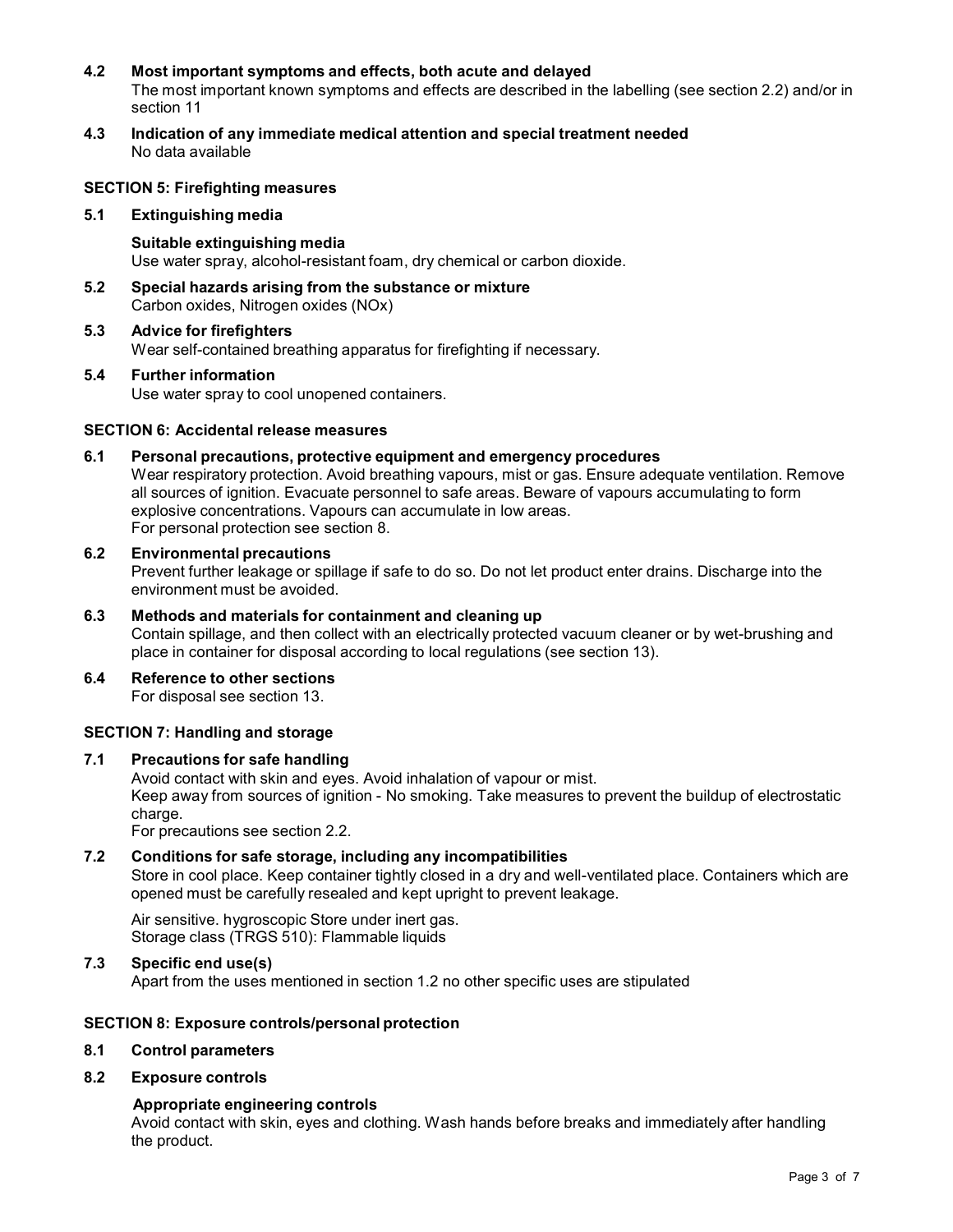## **Personal protective equipment**

## **Eye/face protection**

Tightly fitting safety goggles. Faceshield (8-inch minimum). Use equipment for eye protection tested and approved under appropriate government standards such as NIOSH (US) or EN 166(EU).

## **Skin protection**

Handle with gloves. Gloves must be inspected prior to use. Use proper glove removal technique (without touching glove's outer surface) to avoid skin contact with this product. Dispose of contaminated gloves after use in accordance with applicable laws and good laboratory practices. Wash and dry hands.

## **Body Protection**

Complete suit protecting against chemicals, Flame retardant antistatic protective clothing. The type of protective equipment must be selected according to the concentration and amount of the dangerous substance at the specific workplace.

## **Respiratory protection**

Where risk assessment shows air-purifying respirators are appropriate use (US) or type ABEK (EN 14387) respirator cartridges as a backup to enginee protection, use a full-face supplied air respirator. Use respirators and components tested and approved under appropriate government standards such as NIOSH (US) or CEN (EU).

## **Control of environmental exposure**

Prevent further leakage or spillage if safe to do so. Do not let product enter drains. Discharge into the environment must be avoided.

## **SECTION 9: Physical and chemical properties**

## **9.1 Information on basic physical and chemical properties**

| a) | Appearance                                         | Form: liquid                     |
|----|----------------------------------------------------|----------------------------------|
| b) | Odour                                              | No data available                |
| c) | <b>Odour Threshold</b>                             | No data available                |
| d) | pH                                                 | No data available                |
| e) | Melting point/freezing<br>point                    | No data available                |
| f) | Initial boiling point and<br>boiling range         | No data available                |
| g) | Flash point                                        | 27 °C - closed cup               |
| h) | Evaporation rate                                   | No data available                |
| i) | Flammability (solid, gas)                          | No data available                |
| j) | Upper/lower<br>flammability or<br>explosive limits | No data available                |
| k) | Vapour pressure                                    | 17.5 mmHg at 20 $^{\circ}$ C     |
| I) | Vapour density                                     | No data available                |
| m) | Relative density                                   | $0.865 - 0.867$ g/ml             |
| n) | Water solubility                                   | Miscible with water and methanol |
| O) | Partition coefficient: n-<br>octanol/water         | No data available                |
| p) | Auto-ignition<br>temperature                       | No data available                |
| q) | Decomposition<br>temperature                       | No data available                |
| r) | Viscosity                                          | No data available                |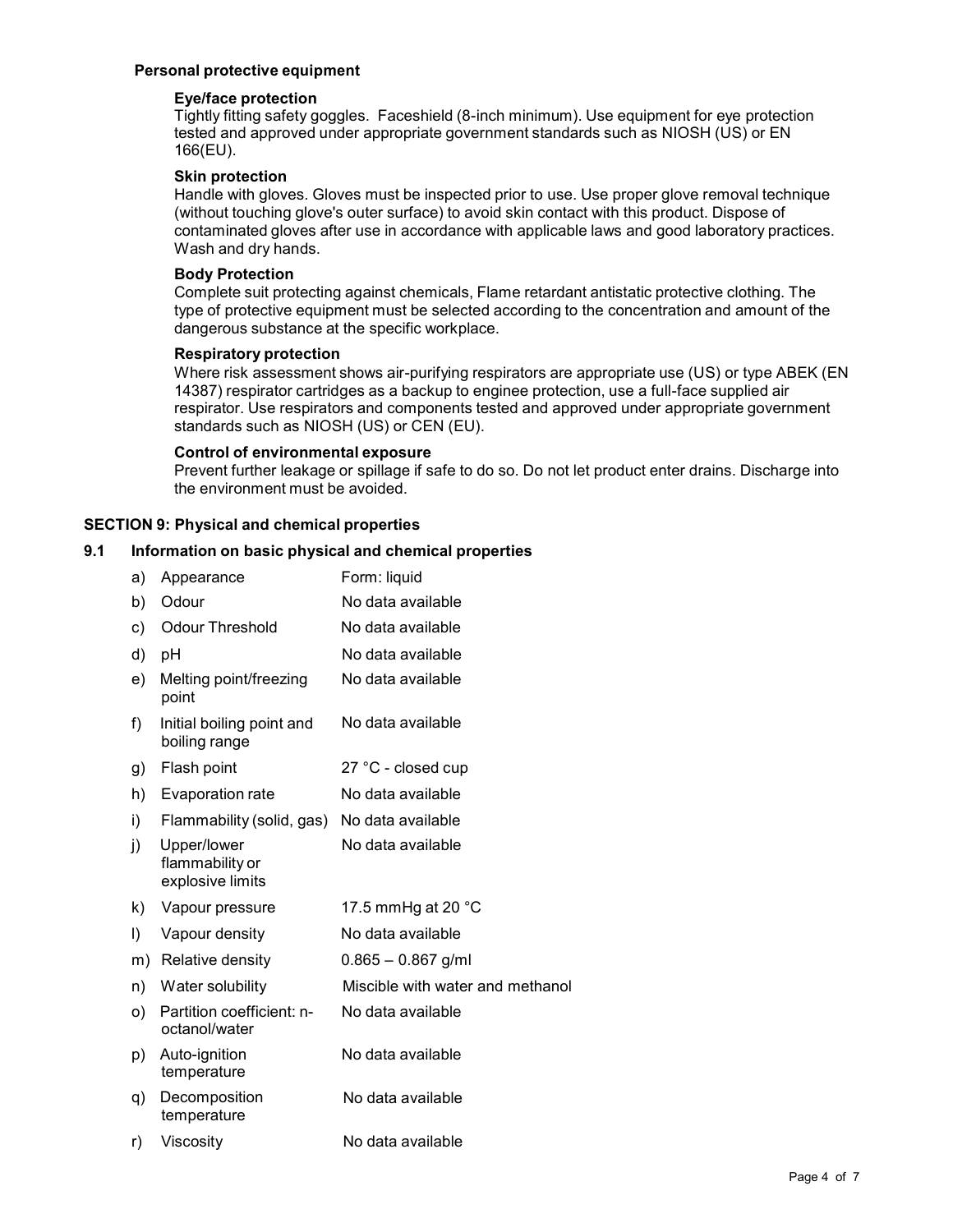- s) Explosive properties No data available
- t) Oxidizing properties No data available
- **9.2 Other safety information** No data available

## **SECTION 10: Stability and reactivity**

**10.1 Reactivity** No data available

**10.2 Chemical stability** Stable under recommended storage conditions.

- **10.3 Possibility of hazardous reactions** No data available
- **10.4 Conditions to avoid** Heat, flames and sparks.
- **10.5 Incompatible materials** Acids, Oxidizing agents, Alkali metals, Acid chlorides, Acid anhydrides, Reducing agents, acids, Halogens, Aluminum

### **10.6 Hazardous decomposition products** Hazardous decomposition products formed under fire conditions. - Carbon oxides, Nitrogen oxides (NOx) Other decomposition products - No data available In the event of fire: see section 5

## **SECTION 11: Toxicological information**

#### **11.1 Information on toxicological effects**

**Acute toxicity** No data available

**Skin corrosion/irritation** No data available

**Serious eye damage/eye irritation** No data available

**Respiratory orskin sensitisation** No data available

**Germ cell mutagenicity** No data available

#### **Carcinogenicity**

IARC: No component of this product present at levels greater than or equal to 0.1% is identified as probable, possible or confirmed human carcinogen by IARC.

#### **Reproductive toxicity**

No data available

## **Specific target organ toxicity - single exposure**

No data available

**Specific target organ toxicity - repeated exposure**

No data available

**Aspiration hazard** No data available

## **Additional Information**

RTECS: Not available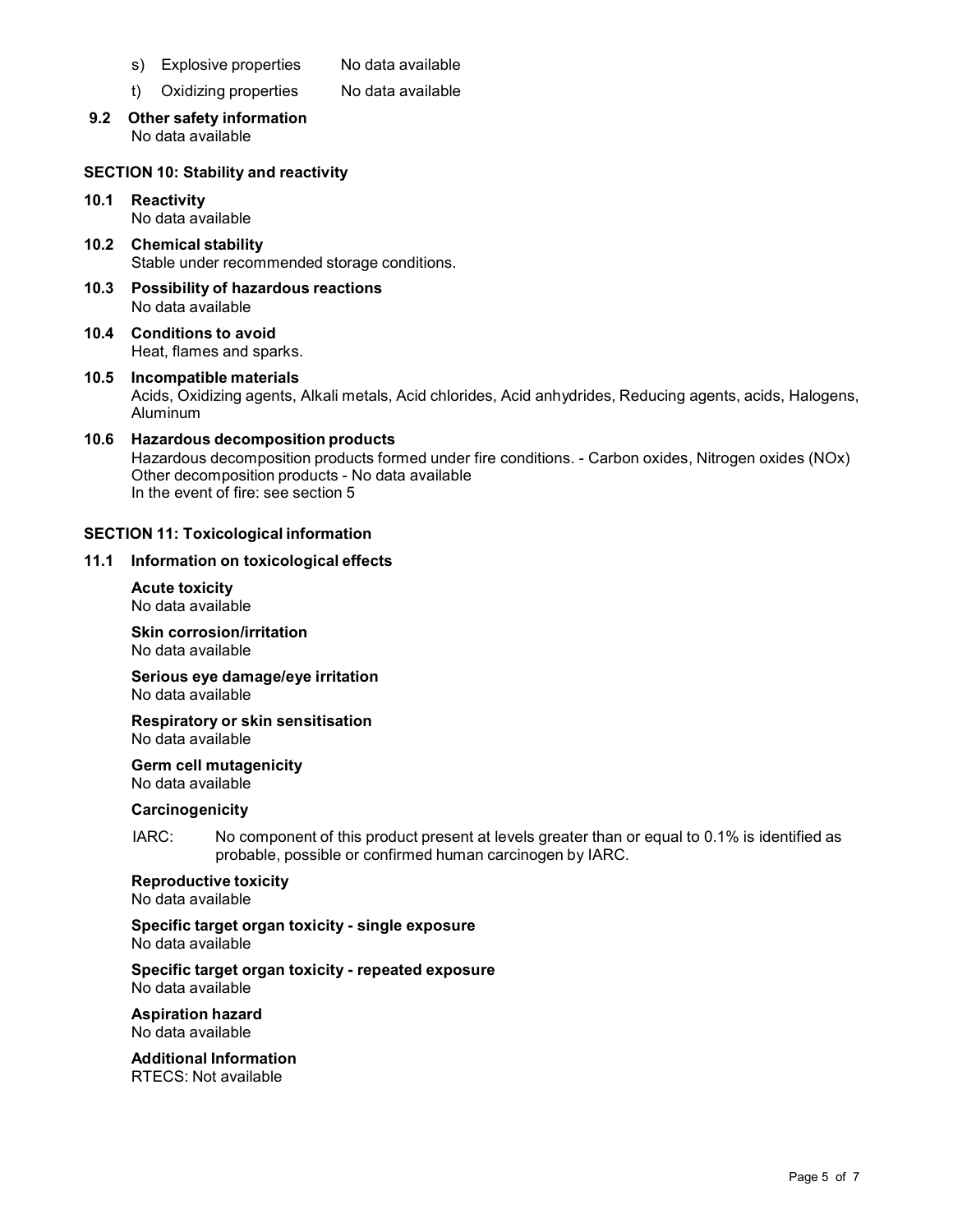Material is extremely destructive to tissue of the mucous membranes and upper respiratory tract, eyes, and skin., spasm, inflammation and edema of the larynx, spasm, inflammation and edema of the bronchi, pneumonitis, pulmonary edema, burning sensation, Cough, wheezing, laryngitis, Shortness of breath, Headache, Nausea

To the best of our knowledge, the chemical, physical, and toxicological properties have not been thoroughly investigated.

#### **SECTION 12: Ecological information**

## **12.1 Toxicity**

No data available

- **12.2 Persistence and degradability** No data available
- **12.3 Bioaccumulative potential** No data available
- **12.4 Mobility in soil** No data available
- **12.5 Results of PBT and vPvB assessment** This substance/mixture contains no components considered to be either persistent, bioaccumulative and toxic (PBT), or very persistent and very bioaccumulative (vPvB) at levels of 0.1% or higher.

#### **12.6 Other adverse effects**

Toxic to aquatic life with long lasting effects.

#### **SECTION 13: Disposal considerations**

#### **13.1 Waste treatment methods**

#### **Product**

Burn in a chemical incinerator equipped with an afterburner and scrubber b highly flammable. Offer surplus and non-recyclable solutions to a licensed disposal company.

#### **Contaminated packaging**

Dispose of as unused product.

#### **SECTION 14: Transport information**

| 14.1 | UN number<br>ADR/RID: 2920     |                                                                                                                                                                                                                                                                            | IMDG: 2920                | IATA: 2920 |
|------|--------------------------------|----------------------------------------------------------------------------------------------------------------------------------------------------------------------------------------------------------------------------------------------------------------------------|---------------------------|------------|
| 14.2 | ADR/RID:<br>IMDG:<br>IATA:     | UN proper shipping name<br>CORROSIVE LIQUID, FLAMMABLE, N.O.S. (Methanol, Tetramethylammonium hydroxide)<br>CORROSIVE LIQUID, FLAMMABLE, N.O.S. (Tetramethylammonium hydroxide, Methanol)<br>Corrosive liquid, flammable, n.o.s. (Tetramethylammonium hydroxide, Methanol) |                           |            |
| 14.3 | ADR/RID: 8 (3)                 | Transport hazard class(es)                                                                                                                                                                                                                                                 | IMDG: 8(3)                | IATA: 8(3) |
| 14.4 | Packaging group<br>ADR/RID: II |                                                                                                                                                                                                                                                                            | IMDG: II                  | IATA: II   |
| 14.5 | ADR/RID: no                    | <b>Environmental hazards</b>                                                                                                                                                                                                                                               | IMDG Marine pollutant: no | IATA: no   |
| 14.6 | No data available              | <b>Special precautions for user</b>                                                                                                                                                                                                                                        |                           |            |

## **SECTION 15: Regulatory information**

- **15.1 Safety, health and environmental regulations/legislation specific for the substance ormixture** This safety datasheet complies with the requirements of Regulation (EC) No. 1907/2006.
- **15.2 Chemical safety assessment** For this product a chemical safety assessment was not carried out